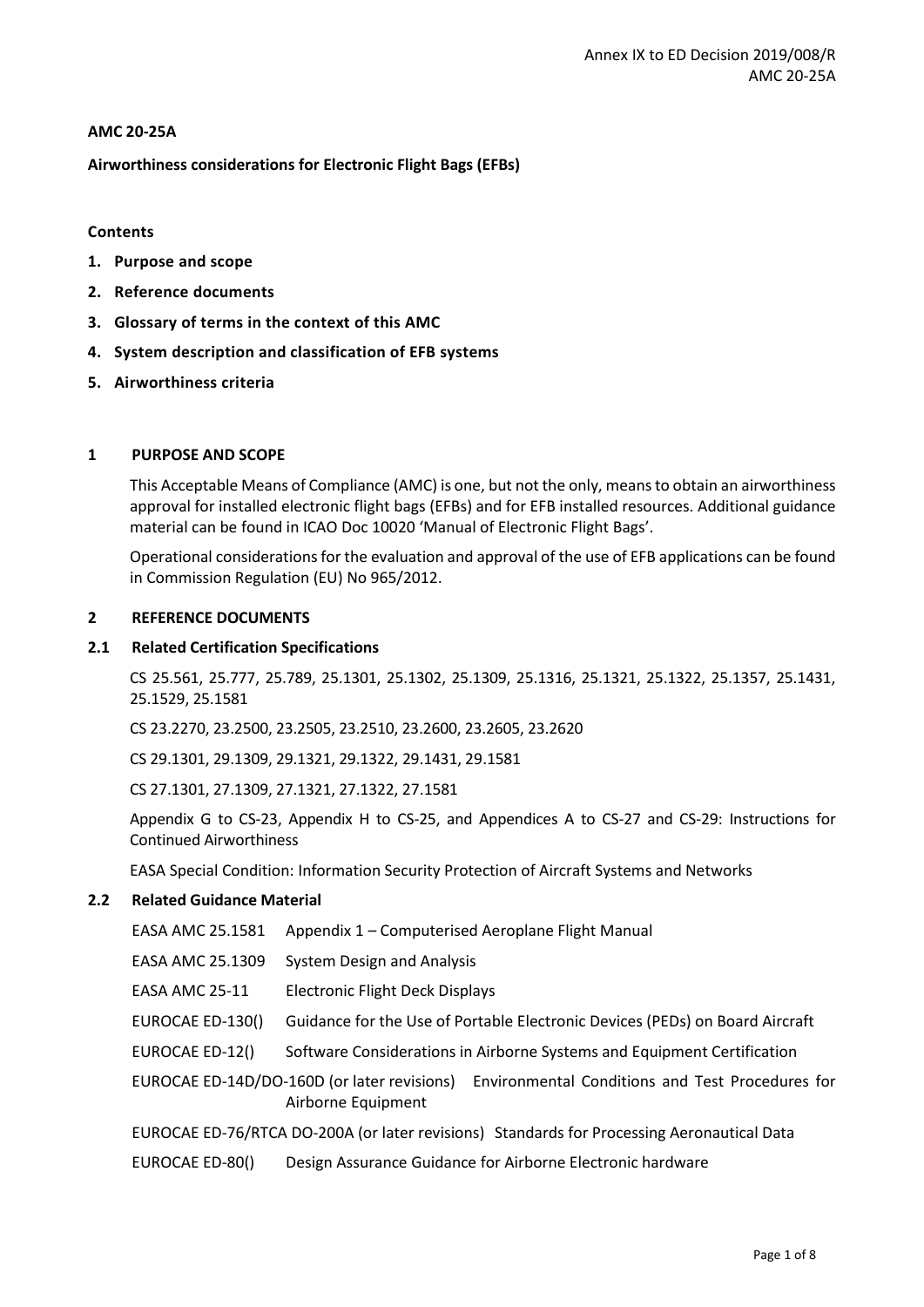| FAA AC 120-76() | Guidelines for the Certification, Airworthiness, and Operational Approval of<br><b>Electronic Flight Bag Computing Devices</b>                                                                     |
|-----------------|----------------------------------------------------------------------------------------------------------------------------------------------------------------------------------------------------|
| FAA AC 20-173   | Installation of Electronic Flight Bag Components                                                                                                                                                   |
|                 | EASA ETSO-C165A/FAA TSO-C165A Electronic Map Systems for Graphical Depiction of Aircraft Position<br>/ Electronic Map Display Equipment for Graphical Depiction of Aircraft Position<br>(Own-ship) |
| RTCA DO-178()   | Software Considerations in Airborne Systems and Equipment Certification                                                                                                                            |
| RTCA DO-254()   | Design Assurance Guidance for Airborne Electronic Hardware                                                                                                                                         |
| RTCA DO-257()   | Minimum Operation Performance Standards for the Depiction of Navigational<br>Information on Electronic Maps                                                                                        |
| RTCA DO-311()   | Minimum Operational Performance Standards for Rechargeable Lithium Battery<br>Systems                                                                                                              |
| TGM/21/07       | Electrical Wiring Policy for certification of large Aeroplanes, Engines and<br>Propeller                                                                                                           |

#### **3 GLOSSARY OF TERMS IN THE CONTEXT OF THIS AMC**

#### **3.1 Consumer device**

Electronic equipment primarily intended for non-aeronautical use.

#### **3.2 Data connectivity for EFB systems**

Data connectivity for EFB system supports either uni- or bi-directional data communication between the EFB and other aircraft systems (e.g. avionics).

Direct interconnectivity between EFBs or direct connectivity between EFBs and ground systems as with a T-PED (e.g. GSM, Bluetooth) are not covered by this definition.

# **3.3 Electronic Flight Bag (EFB)**

An electronic information system, comprised of equipment and applications for flight crew, which allows for the storing, updating, displaying, and processing of EFB functions to support flight operations or duties.

# **3.4 EFB host platform**

When considering an EFB system, the EFB host platform is the equipment (i.e. hardware) in which the computing capabilities and basic software (e.g. operating system, input/output software) reside.

### **3.5 EFB software application**

Software installed on an EFB system that provides specific operational functionality.

### **3.6 EFB system**

An EFB system comprises the hardware (including any battery, connectivity provision, I/O devices) and software (including databases and operating system) that is needed to support the intended EFB application(s).

# **3.7 EFB system supplier**

The company that is responsible for developing, or for having developed the EFB system or part of it. The EFB system supplier is not necessarily a host platform or aircraft manufacturer.

# **3.8 Mounting device**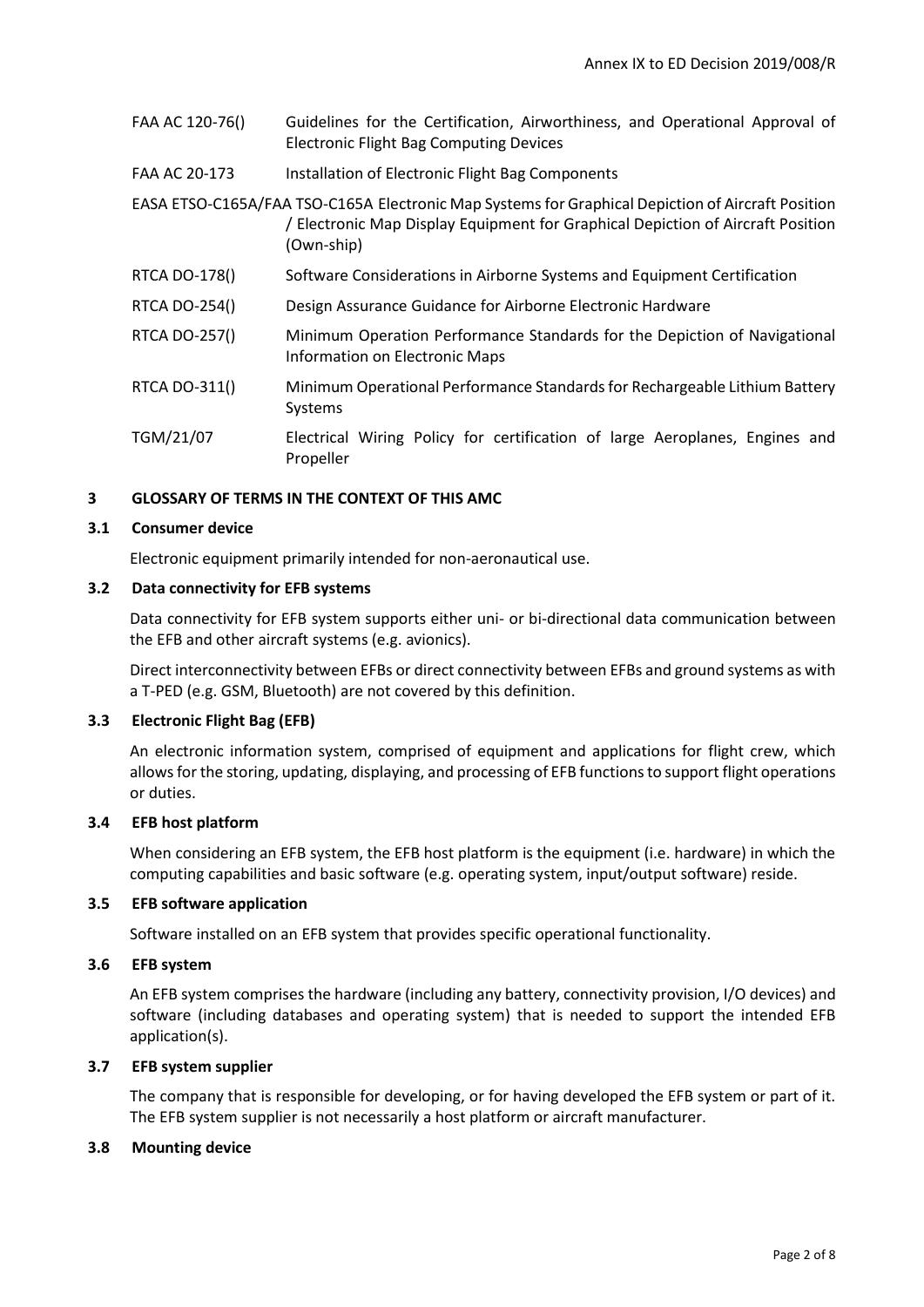A mounting device is an aircraft certified part that secures portable or installed EFB, or EFB system components.

### **3.9 Portable Electronic Device (PED)**

PEDs are any kind of electronic device, typically, but not limited to, consumer electronics that is brought on board the aircraft by crew members, passengers, or as part of the cargo, and that is not included in the configuration of the certified aircraft. It includes all equipment that is able to consume electrical energy. The electrical energy can be provided from internal sources such as batteries (chargeable or non-rechargeable), or the devices may also be connected to specific aircraft power sources.

#### **3.10 Software application developer**

The company responsible for developing, or for having developed a particular software application.

### **3.11 Transmitting PED (T-PED)**

PEDs that have intended radio frequency (RF) transmission capabilities.

### **4 SYSTEM DESCRIPTION AND CLASSIFICATION OF EFB SYSTEMS**

EFB hardware are classified in two categories: portable and installed.

### **4.1 Portable EFB**

A portable EFB is a portable EFB host platform, that is used on the flight deck, and that is not part of the certified aircraft configuration.

Except for installed components, portable EFBs are outside the scope of this document.

Any EFB component that is either not accessible in the flight crew compartment by the flight crew members or not removable by the flight crew, should be installed as 'certified equipment' covered by a type certificate (TC), changed TC or supplemental (S)TC.

### **4.2 Installed EFB**

# **Definition**

Installed EFB, means an EFB host platform that is installed in the aircraft and is considered as an aircraft part, covered, thus, by the aircraft airworthiness approval.

#### **Complementary characteristics**

An installed EFB is managed under the aircraft type design configuration.

In addition to hosting EFB applications (refer to point CAT.GEN.MPA.141 for the definitions and characteristics of EFB applications), an installed EFB may host certified applications, provided that the EFB meets the applicable certification specifications for hosting such applications, including assurance that the non-certified software applications do not adversely affect the certified application(s). For example, a robust partitioning mechanism is one possible means to ensure the independence between certified applications and the other types of applications.

#### **5 AIRWORTHINESS CONSIDERATIONS**

Airworthiness approval is necessary for installed EFB systems, as well as for EFB installed resources.

#### **5.1 Hardware airworthiness approval**

### **5.1.1 Installed resources**

Installed resources are the input/output components external to the EFB host platform itself, such as an installed remote display, a control device (e.g. a keyboard, pointing device, switches, etc.), or a docking station.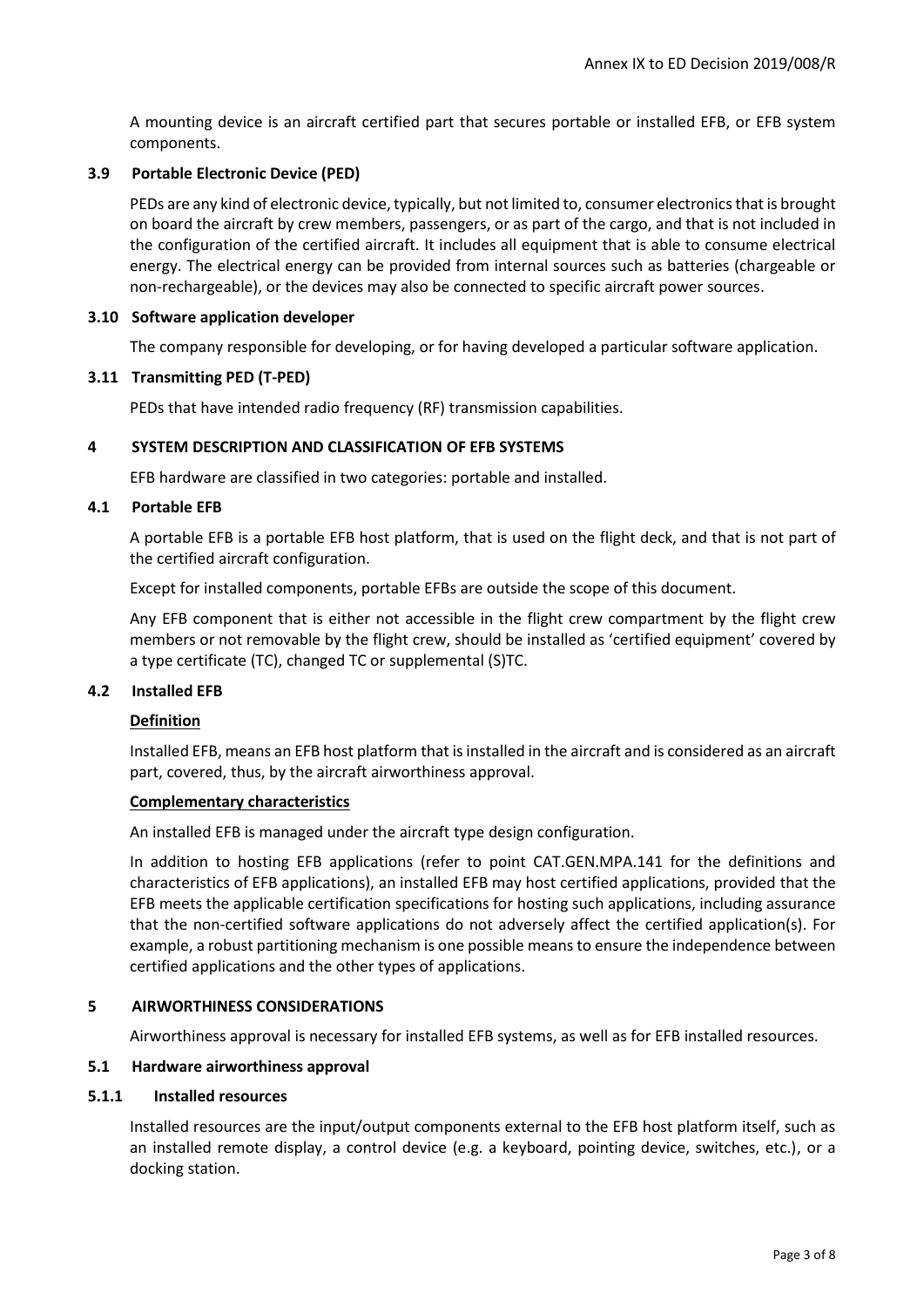The installed resources should be dedicated to EFB functions only, or in the case of use of resources shared with avionics, this possibility shall be part of the approved type design. It should be demonstrated, using the appropriate level of assessment, that the integration in the aircraft of the EFB and the EFB software applications does not jeopardise the compliance of the aircraft installed systems and equipment (including the shared resources) with the applicable certification specifications such as CS 25.1302 or 25.1309.

Installed resources require an airworthiness approval.

### **5.1.1.1 Mounting device**

The mounting device (or other securing mechanism) attaches or allows the mounting of the EFB system. The EFB system may include more than one mounting device if it consists of separate items (e.g. one docking station for the EFB host platform and one cradle for the remote display).

The mounting device should not be positioned in such a way that it creates a significant obstruction to the flight crew's view or hinders physical access to aircraft controls and/or displays, flight crew ingress or egress, or external vision. The design of the mounting device should allow the user easy access to any item of the EFB system, even if stowed, and notably to the EFB controls and a clear view of the EFB display while in use. The following design practices should be considered:

- (a) The mounting device and associated mechanisms should not impede the flight crew in the performance of any task (whether normal, abnormal, or emergency) that are associated with operating any aircraft system.
- (b) When the mounting device is used to secure an EFB display (e.g. portable EFB, installed EFB side display), the mount should be able to be locked in position easily. If necessary, the selection of positions should be adjustable enough to accommodate a range of flight crew member preferences. In addition, the range of available movement should accommodate the expected range of users' physical abilities (i.e. anthropometrics constraints). Locking mechanisms should be of a low-wear type that will minimise slippage after extended periods of normal use.
- (c) Crashworthiness considerations should be taken into account in the design of this device. This includes the appropriate restraint of any device when in use.
- (d) When the mounting device is used to secure an EFB display (e.g. a portable EFB, an installed EFB side display), provision should be made to secure or lock the mounting device in a position out of the way of flight crew operations when it is not in use. When stowed, the device and its securing mechanism should not intrude into the flight crew compartment space to the extent that they cause either visual or physical obstruction of flight controls/displays and/or egress routes.
- (e) Mechanical interference issues of the mounting device, either on the side panel (side stick controller) or on the control yoke, in terms of full and free movement under all operating conditions and non-interference with buckles, etc. For yoke mounted devices, (supplemental)-type-certificate-holder data should be obtained to show that the mass inertia effect on column force has no adverse effect on the aircraft handling qualities.
- (f) Adequate means should be provided (e.g. hardware or software) to shut down the portable EFB when its controls are not accessible by the flight crew when strapped in the normal seated position. This objective can be achieved through a dedicated installed resource certified according to 5.1.1 (e.g. a button accessible from the flight crew seated position).

#### **5.1.1.2 Characteristics and placement of the EFB display**

#### **(a) Placement of the display**

The EFB display and any other element of the EFB system should be placed in such a way that they do not unduly impair the flight crew's external view during any phase of the flight. Equally, they should not impair the view of or access to any flight-crew-compartment control or instrument.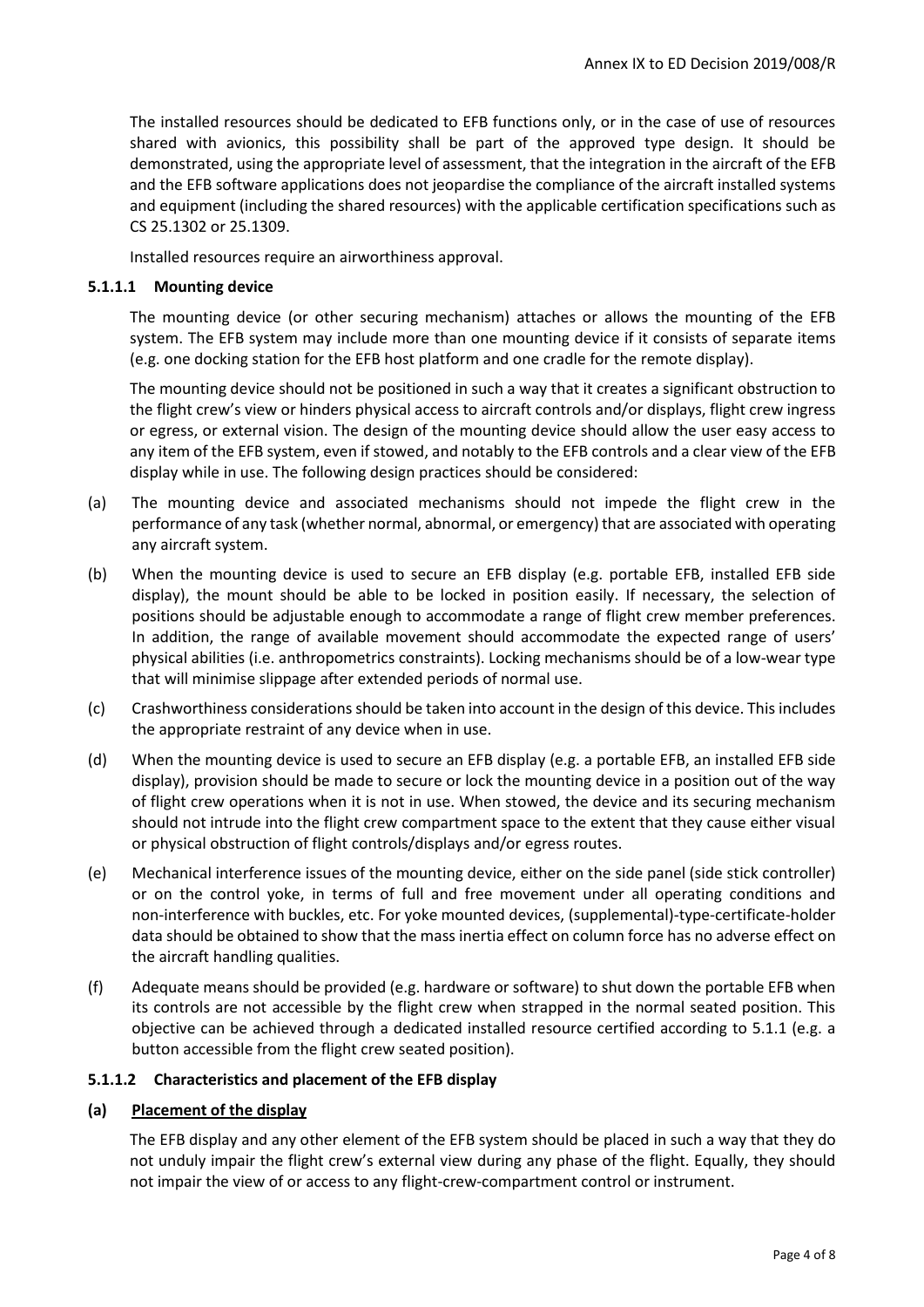The location of the display unit and the other EFB system elements should be assessed for their impact on egress requirements.

When the EFB is in use (intended to be viewed or controlled), its display should be within 90 degrees on either side of each flight crew member's line of sight.

Glare and reflection on the EFB display should not interfere with the normal duties of the flight crew or unduly impair the legibility of the EFB data.

The EFB data should be legible under the full range of lighting conditions expected in a flight crew compartment, including direct sunlight.

In addition, consideration should be given to the potential for confusion that could result from the presentation of relative directions when the EFB is positioned in an orientation that is inconsistent with that information. For example, it may be misleading if the aircraft heading indicator points to the top of the display and the display is not aligned with the aircraft longitudinal axis. This does not apply to charts that are presented in a static way (e.g. with no HMI mechanisation such as automatic repositioning), and that can be considered to be similar to paper charts.

### **(b) Display characteristics**

Consideration should be given to the long-term degradation of a display as a result of abrasion and ageing. AMC 25-11 (paragraph 3.16a) can be used as appropriate guidance material to assess luminance and legibility aspects.

Users should be able to adjust the screen brightness of an EFB independently of the brightness of other displays in the flight crew compartment. In addition, when incorporating an automatic brightness adjustment, it should operate independently for each EFB in the flight crew compartment. Brightness adjustment using software means may be acceptable providing that this operation does not affect adversely the crew workload.

Buttons and labels should have adequate illumination for night use. 'Buttons and labels' refers to hardware controls located on the display itself.

The 90-degree viewing angle on either side of each flight crew member's line of sight may be unacceptable for certain EFB applications if aspects of the display quality are degraded at large viewing angles (e.g. the display colours wash out or the displayed colour contrast is not discernible at the installation viewing angle).

# **(c) Applicable specifications**

In addition to the specifications of this section, each EFB system should be evaluated against CS 23.1321, CS 25.1321, CS 27.1321, or CS 29.1321, as applicable.

If the display is an installed resource, it should be assessed against CS 25.1302 or in accordance with the applicable certification basis.

#### **5.1.1.3 EFB data connectivity**

Portable EFBs that have data connectivity to aircraft systems, either wired or wireless, may receive or transmit data to and from aircraft systems, provided the connection (hardware and software for data connection provisions) and adequate interface protection devices are incorporated into the aircraft type design.

Connectivity provisions for a portable EFB may allow the EFB to receive any data from aircraft systems, but data transmission from EFBs to aircraft systems is limited to:

(a) systems whose failures have no safety effect or a minor safety effect at the aircraft level (e.g. printers);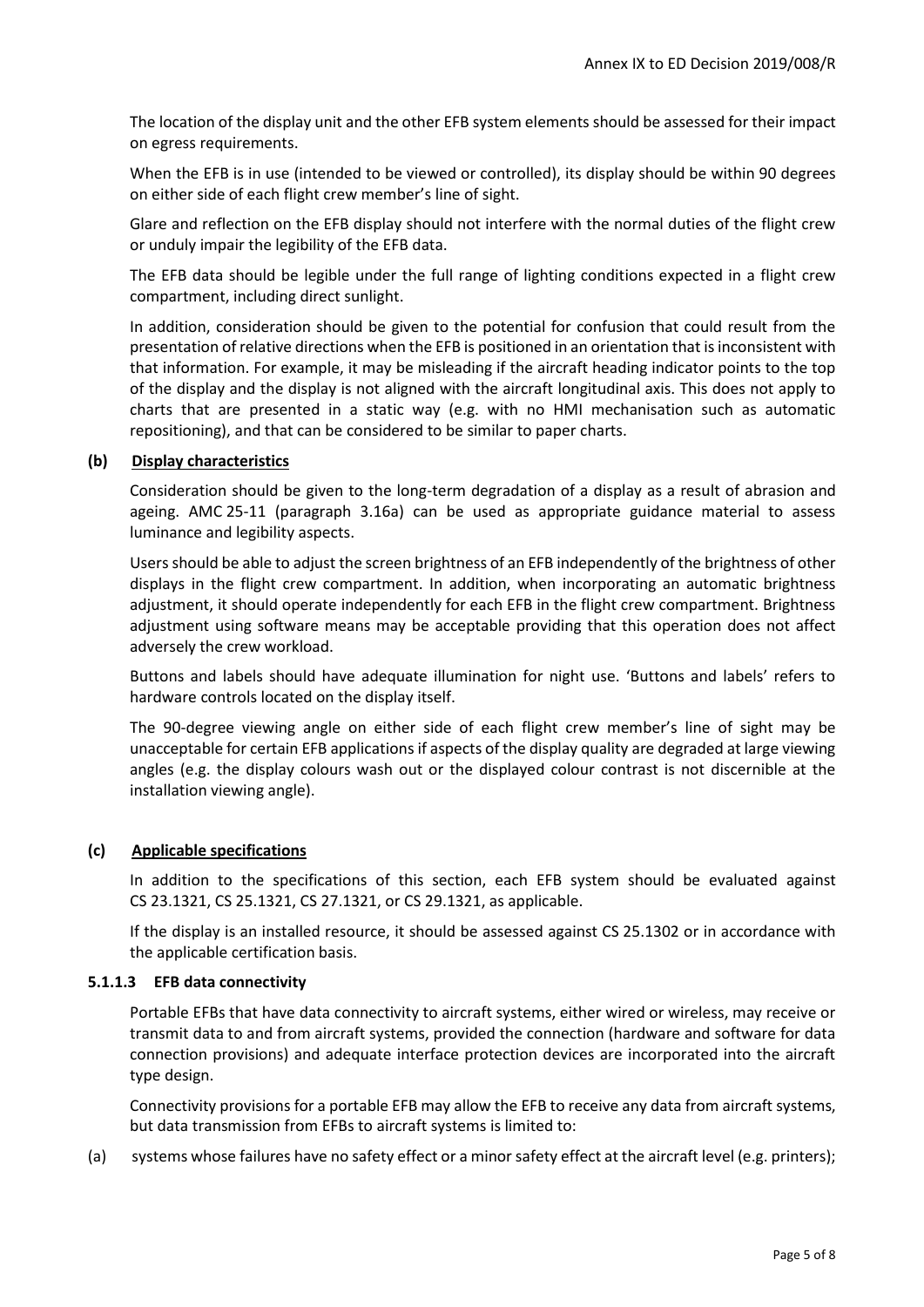- (b) aircraft systems that have been certified with the purpose of providing connectivity to non-certified devices such as PEDs or EFBs in accordance with the limitations established in the AFM; and
- (c) EFB system installed resources according to Section 5.1.1.

EFB data connectivity should be validated and verified to ensure non-interference with and isolation from certified aircraft systems during data transmission and reception.

The safety assessment of the EFB data connectivity installation should include an analysis of vulnerabilities to new threats that may be introduced by the connection of the EFB to the aircraft systems (malware and unauthorised access) and their effect on safety. This assessment should be independent and should not take any credit from the operational assessment of EFB system security, which is intended to protect EFB systems themselves.

For aircraft systems certified for the purpose of receiving data from PEDs or EFBs (case (b) above), their connectivity with PEDs/EFBs should be taken into account in their demonstration of compliance with requirements such as CS 25.1302 and 25.1309. The applicant should in particular, conduct a safety assessment demonstrating that the failure conditions associated with the reception of erroneous PED/EFB data have criticalities that are not higher than minor. Adequate design measures such as preliminary flight crew review and acceptance of the imported parameters that mitigate the risk for using erroneous data should be implemented if needed.

Any consequent airworthiness limitations should be included in the AFM (please refer to 5.2.1).

### **5.1.1.4 Connecting cables**

When cabling is installed to mate aircraft systems with an EFB,

- (a) if the cable is not run inside the mount, the cable should not hang loosely in such a way that compromises task performance and safety. Flight crew should be able to easily secure the cables out of the way during operations (e.g., by using cable tether straps);
- (b) cables that are external to the mounting device should be of sufficient length so that they do not obstruct the use of any movable device on the flight crew compartment; and
- (c) installed cables are considered electrical wiring interconnection systems and, therefore, need to comply with CS-25 Subpart H (FAA Part-25, Transport Category Airplanes) or TGM/21/07 (FAA Part-29, Transport Category Rotorcraft).

#### **5.1.2 Installed EFB**

An installed EFB is considered to be a part of the aircraft, and, therefore, requires a full airworthiness approval. This host platform includes the operating system (OS).

The assessment of compliance with the airworthiness requirements would typically include two specific areas:

- (a) the safety assessment addressing failure conditions of the EFB system hardware of any certified application installed on the EFB, and the partition provided for uncertified applications and miscellaneous software applications; and
- (b) hardware and operating system software qualification conducted in accordance with the necessary development assurance level (DAL) for the system and its interfaces.

## **5.2 Certification documentation**

# **5.2.1 Aircraft flight manual**

For installed EFBs and certified installed resources, the AFM section or an aircraft flight manual supplement (AFMS) should contain: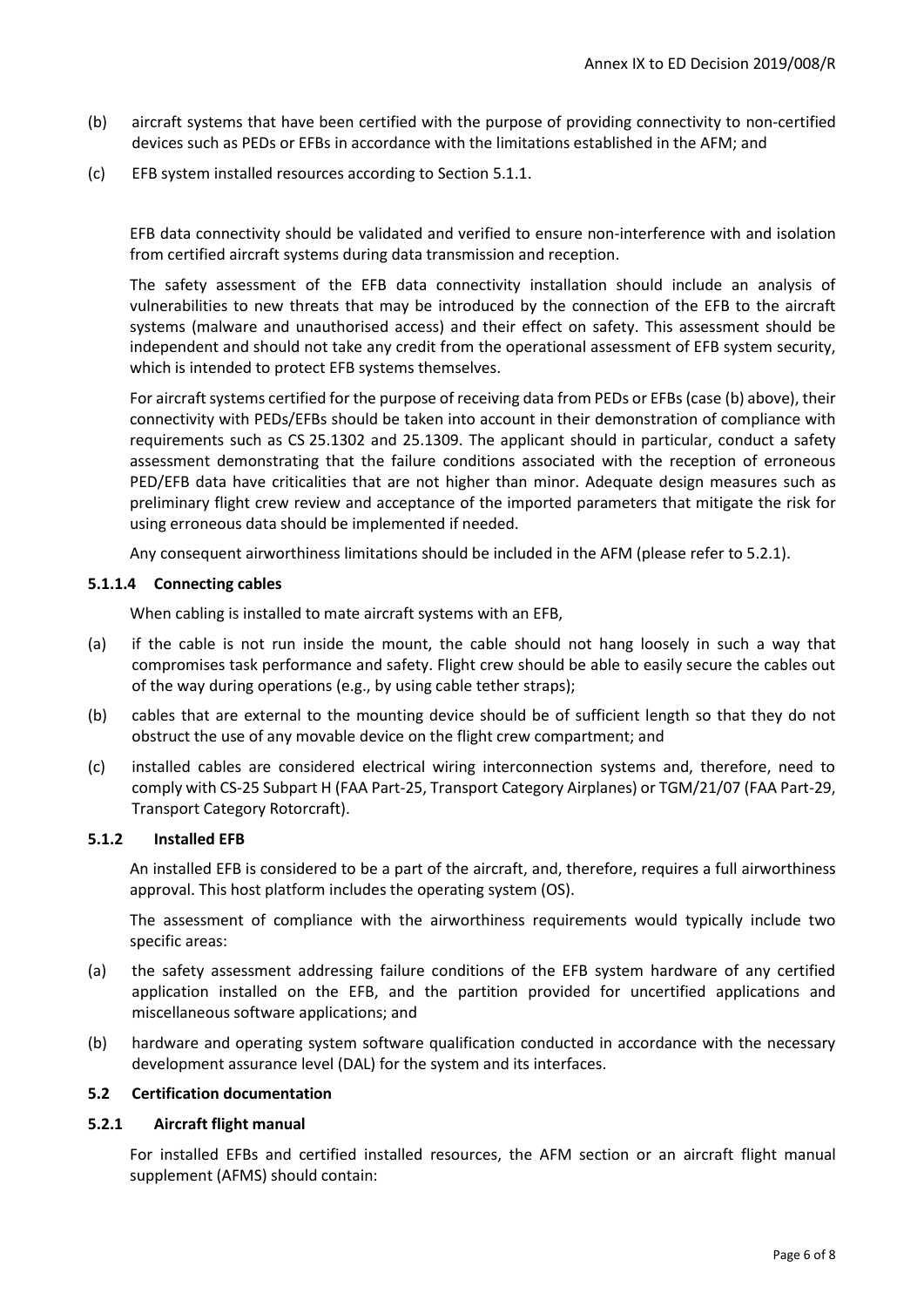- (a) a statement of the limited scope of the airworthiness approval of EFB provisions (e.g. these EFB provisions are only intended for EFB applications. The airworthiness approval does not replace the operational assessment for the use of the EFB system).
- (b) the identification of the installed equipment, which may include a very brief description of the installed system or resources; and
- (c) appropriate amendments or supplements to cover any limitations concerning:
	- (1) the use of the EFB host platform for the installed EFB system; and
	- (2) the use of the installed EFB provisions/resources for the portable EFB system.

For this purpose, the AFM(S) should refer to any guidelines (relevant to the airworthiness approval), intended primarily for EFB software application developers or EFB system suppliers.

# **5.2.2 Guidelines for EFB software application developers (installed EFB and certified installed resources)**

TC/STC holders for EFB installed resources or installed EFBs should compile and maintain guidelines to provide a set of limitations, considerations, and guidance to design, develop, and integrate software applications into the installed EFB or with certified resources for portable EFB. The guidelines should address, at least, the following:

- (a) a description of the architecture of the EFB installed components;
- (b) the development assurance level (DAL) of the EFB component and any assumptions, limitations, or risk mitigation means that are necessary to support this;
- (c) information necessary to ensure the development of a software application that is consistent with the avionics interface and the human machine interface that is also accurate, reliable, secure, testable, and maintainable;
- (d) integration procedures between any new software application and those already approved; and
- (e) guidelines on how to integrate any new software application into the installed platform or installed resources.

The guideline document should be available at least to the aircraft operator, its competent authority, and EASA.

#### **5.2.3 Guidelines for EFB system suppliers (installed resources for portable EFBs)**

TC/STC holders for installed resources of portable EFBs should provide a set of requirements and guidelines to integrate the portable EFB into the installed resources, and to design and develop EFB software applications.

Guidelines that are intended primarily for use by the EFB system supplier should address, at least, the following:

- (a) A description of the EFB installed resources and associated limitations, if any. For example, the:
	- (1) intended function, limitations of use, etc.;
	- (2) characteristics of the mounting devices, display units, control and pointing devices, printer, etc.;
	- (3) maximum authorised characteristics (dimensions, weight, etc.) of the portable parts of the EFB system that is supported by the mounting devices;
	- (4) architectural description of the EFB provisions, including normal/abnormal/manual/automatic reconfigurations; and
	- (5) normal/abnormal/emergency/maintenance procedures including the allowed phases of the flight.